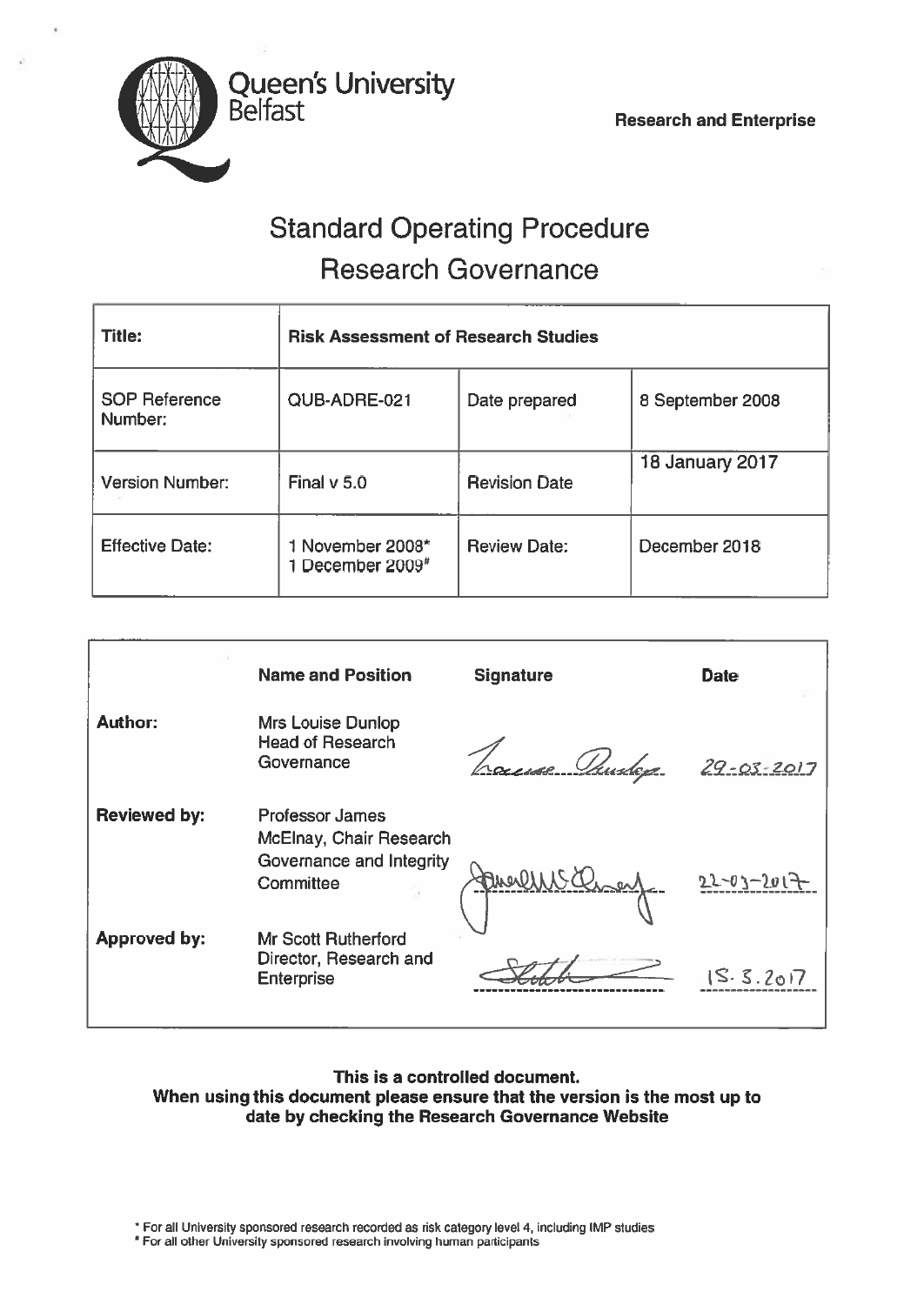# Do Not Copy

×.

 $\hat{\mathbf{h}}$ 

| <b>Previous Version</b><br>number | <b>Modification Reason</b>                                                            | Date of modification   | New Version number |
|-----------------------------------|---------------------------------------------------------------------------------------|------------------------|--------------------|
| Draft $v$ 2.0                     | Greater SOP control                                                                   | 6 January 2011         | Final $v$ 2.0      |
| Draft $v$ 2.0                     | <b>Changes to Directorate</b><br>title and Director                                   | 6 January 2011         | Final $v$ 2.0      |
| Draft v 2.0                       | Post MHRA inspection<br>paragraphs relating to 3 <sup>rd</sup><br>party SOPs removed. | 6 January 2011         | Final $v$ 2.0      |
| Draft v 2.0                       | Editorial revision to<br>Introduction                                                 | 6 January 2011         | Final $v$ 2.0      |
| Final $v$ 2.0                     | Periodic Review of SOPs                                                               | 14 September 2012      | Final v 3.0        |
| Final v 3.0                       | <b>Periodic Review</b>                                                                | 23 October 2014        | Final $v$ 4.0      |
| Final $v$ 4.0                     | <b>Periodic Review</b>                                                                | <b>18 January 2017</b> | Final v 5.0        |

# Revision Log

 $\bar{\rm g}$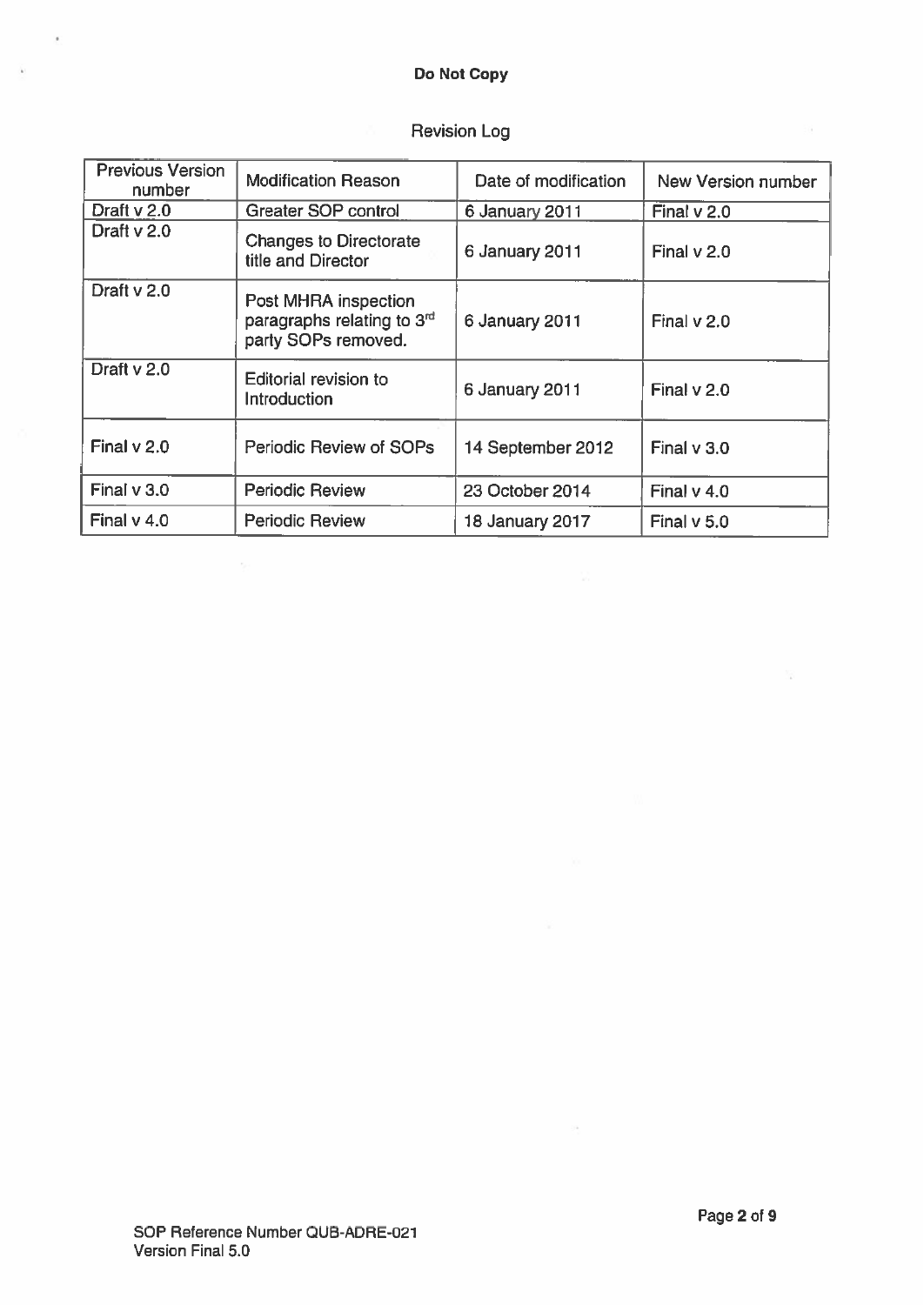# 1. Purpose

This Standard Operating Procedure (SOP) provides guidance to all researchers for the assessment of risks to an individual study, research participants, researchers and the University.

# 2. Introduction

The International Conference on Harmonisation Good Clinical Practice guidance requires that 'before <sup>a</sup> trial is initiated, foreseeable risks and inconveniences should be weighed against the anticipated benefit for the individual trial subject and society. A trial should be initiated and continued only if the anticipated benefits justify the risks".

The risk in Clinical Trials can be defined as the likelihood of <sup>a</sup> potential hazard occurring and resulting in harm to the participant and/or an organisation, or to the reliability of the results. It is necessary that the University, when involved in <sup>a</sup> clinical trial must consider its specific responsibilities/duties with respec<sup>t</sup> to the trial and the level of risk in relation to these.

However, for every trial there is <sup>a</sup> core set of risks inherent with an individual clinical trial and these risks can be considered with regard to the:

- • Research to be undertaken e.g.:
	- (i) Lack of experience resulting in poor quality research;
	- (ii) Lack of attention to detail to determine feasibility of study:
	- (iii) Non-completion of research;
	- (iv) Failure to comply with research protocol.
- • University and other institutions involved in the research e.g.:
	- (i) Reputation;
	- (ii) Financial;

•

- (iii) Failure to comply with the relevant legal and governance frameworks.
- Participants both research subjects and the researchers e.g.:
- (i) Recruitment without informed consent;
- (ii) Not respecting participants requests during research;
- (iii) Hazard of any proposed interventional technique to research subject;
- (iv) Health and safety hazards to researcher e.g. Human tissue, biological material, lone field workers, CoSHH.
- • Completing the research study e.g.:
	- (i) Lack of project managemen<sup>t</sup> to complete on time and within budget;
	- (ii) Inadequate recruitment.
- • Dissemination of research findings e.g.:
	- (i) Failure to publish.

The personal safety of the research participant and other risks related to the design and methodology of the clinical trial, in particular, participant safety, participant's rights and reliability of results remain paramount. During development of the research protocol these risks should be assessed and plans to mitigate against the risk included in the protocol.

Identifying risks at an early point in the research managemen<sup>t</sup> process allows for necessary remedial actions to be costed as par<sup>t</sup> of the gran<sup>t</sup> application.

# **Definitions**

Hazard: Anything that could cause harm.

Risk: Probability or likelihood that harm will be caused by the Hazard.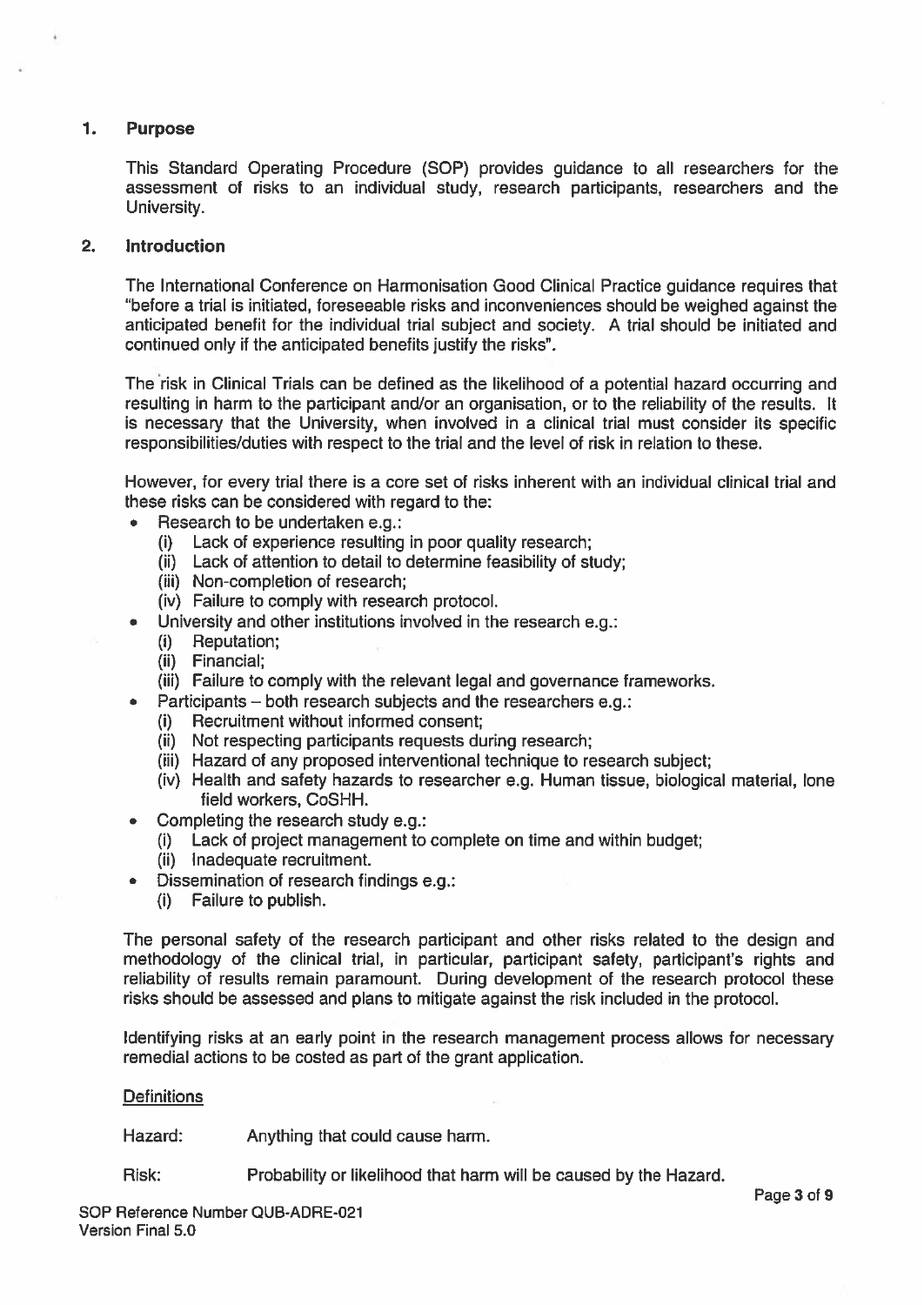| Likelihood: | Low<br><b>Medium</b><br><b>High</b><br>Very high | Unlikely to occur but not impossible.<br>Less likely than not to occur.<br>More likely to occur than not to occur.<br>Very likely though not certain to occur. |  |
|-------------|--------------------------------------------------|----------------------------------------------------------------------------------------------------------------------------------------------------------------|--|
| Impact:     | <b>Minor</b><br>Moderate<br><b>Significant</b>   | Unexpected complications and full recovery made.<br>Some permanent loss of function or loss of earnings to<br>research participant.<br>Death or disability.    |  |

#### 3. Scope

This SOP applies to all members of University staff; both academic and suppor<sup>t</sup> staff as defined by Statute 1 and including honorary staff and students who are conducting research within or on behalf of the University.

#### 4. Responsibilities

# 4.1 Chief Investigator

It is the responsibility of the Chief Investigator (Cl) to protect the safety and well-being of the research participants, the researchers involved and protect the integrity of the study. The Cl, or the appropriate designated person, should identify the potential hazardous aspects of the research and ensure that these are assessed and appropriately managed. Where necessary the Cl should involve the expertise of staff involved in managing risk within the University and, if appropriate, the Trust.

The risk assessment matters relating to participant safety and study integrity should be incorporated into the research protocol

Other risks, examples of which are described in 5.1.1 below, should be considered and <sup>a</sup> separate risk assessment completed in conjunction with the Research Governance Team. The Cl is responsible for ensuring that all those involved in the study are aware of the risks and how these are to be managed. Copies of all risk assessments must be retained as par<sup>t</sup> of the Trial Master File.

# 5. Procedure

# 5.1 Identify the hazard

In order to assess the potential risks, you must first identify the hazards. These can be potential hazards to the research study, the research participants, and the organisation(s) involved. For each study the potential hazards faced by the researcher, the research participants, and the organisation(s) involved should be identified and the level of risk of harm assessed.

In the tables below are the potential hazards for <sup>a</sup> research study, as taken from the Clinical Trials Toolkit "notes on Good Practice for Research Organisations in the Management of <sup>a</sup> Portfolio of Trials 2: Assessment of Risk". This is not <sup>a</sup> comprehensive list.

It is recommended that each of these hazards is considered in addition to others identified by the Cl and the research team. Where either the likelihood of the risk occurring is medium or above, or the impact moderate or significant the University's risk assessment form, attached as Appendix 1, should be completed.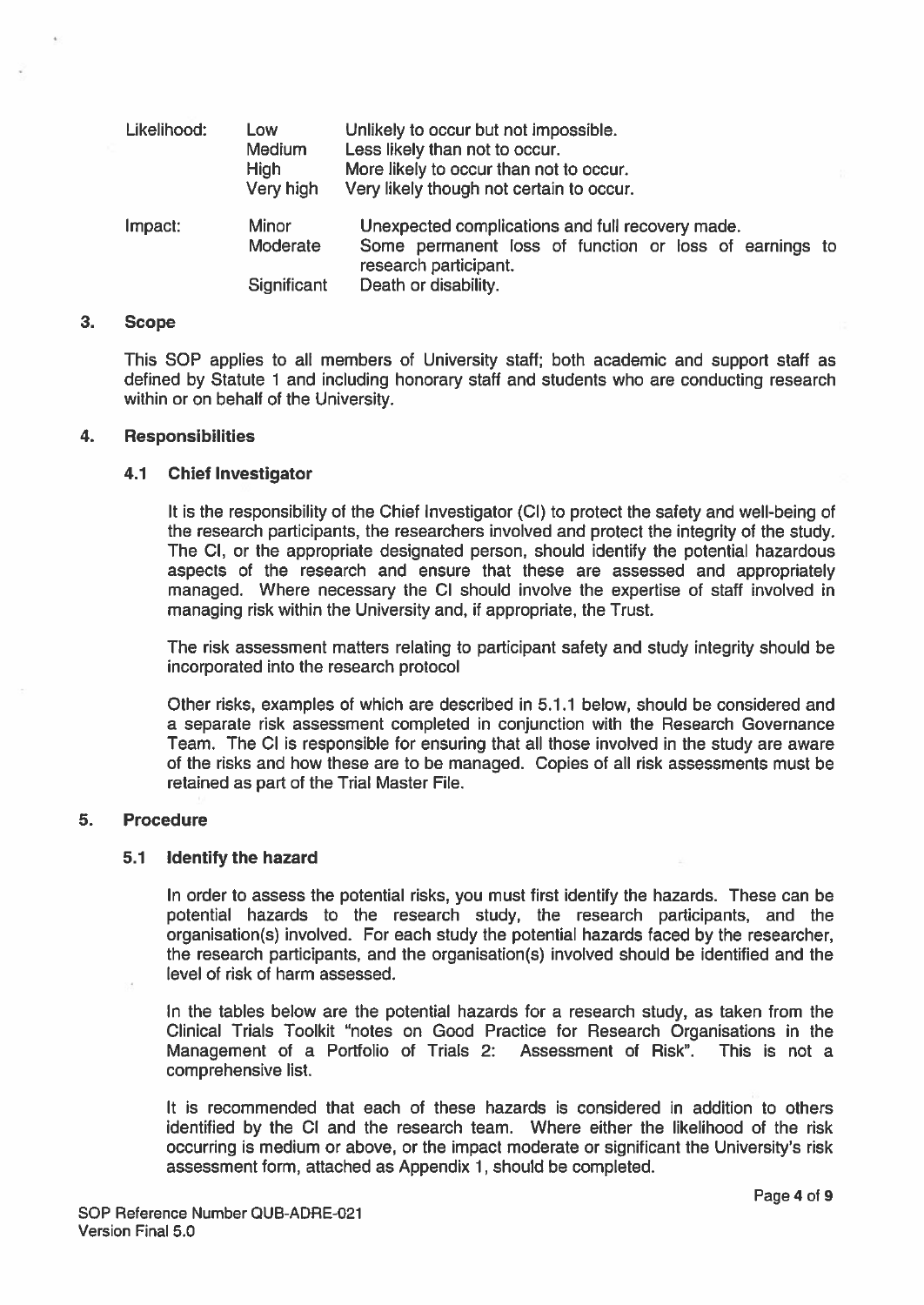| <b>Generic</b>               | <b>Examples/Points</b><br>for                                                                                                                                                                                                                                                                                                                                                                                                       | <b>Management Strategies</b>                                                                                                                                                                                            |
|------------------------------|-------------------------------------------------------------------------------------------------------------------------------------------------------------------------------------------------------------------------------------------------------------------------------------------------------------------------------------------------------------------------------------------------------------------------------------|-------------------------------------------------------------------------------------------------------------------------------------------------------------------------------------------------------------------------|
| <b>Hazard</b>                | consideration                                                                                                                                                                                                                                                                                                                                                                                                                       |                                                                                                                                                                                                                         |
| Organisational<br>complexity | Multi-centre studies<br>Multi-disciplinary studies<br>Complex series of events /<br>stringent timings required<br>Non-standardised methods<br>Complex data collection<br>requirements                                                                                                                                                                                                                                               | <b>Trial Management Protocol</b><br><b>Trial Steering Committee</b><br><b>Trial Co-ordinator posts</b><br>Multi-disciplinary project teams<br>Standardised data collection<br>forms, electronic processing,<br>back-ups |
|                              | Poor data quality and integrity                                                                                                                                                                                                                                                                                                                                                                                                     | Regular data quality checks<br>Audit-source data verification                                                                                                                                                           |
| Study power                  | Plausibility of treatment effect<br><b>Patient numbers</b>                                                                                                                                                                                                                                                                                                                                                                          | Statistical input to design and<br>power                                                                                                                                                                                |
| Recruitment                  | Poor fit with clinical pathway<br>Insufficient patient pool<br>Unduly restrictive/prescriptive<br>eligibility criteria<br>Restricted access to patients<br>Large referral base<br><b>Competing trials</b><br>Patient health/compliance/ability to<br>travel<br><b>Patient travel costs</b><br><b>Patient preferences</b><br>Length and frequency of follow-up<br>Ineffective communication with<br>patient (before and after study) | Multidisciplinary project teams<br>Input from service<br>Realistic recruitment schedules<br><b>Pilot studies</b><br>Adequate resources<br><b>External communication and trial</b><br>promotion                          |

# Table 5.1.1: Hazards to the Research Study

 $\sim$ 

o g

 $\bar{\alpha}$ 

| <b>Generic</b><br><b>Hazard</b> | <b>Examples/Points for</b><br>consideration | <b>Management Strategies</b>     |
|---------------------------------|---------------------------------------------|----------------------------------|
| Consent                         | Failure to record consent                   | Training in consent process      |
| Data                            | Incomplete and/or inaccurate                | Staff training                   |
|                                 | Non-adherence to protocol                   | Key data items                   |
|                                 |                                             | <b>Collection methods</b>        |
| <b>Study Results</b>            | Violation of inclusion/exclusion            | <b>Trial Management Protocol</b> |
|                                 | criteria                                    | Independent randomisation        |
|                                 | Financial / non-financial incentives        |                                  |
|                                 | Randomisation procedure                     | Statistical input to data        |
|                                 | Blinding / anonymisation                    | Monitoring and audit             |
|                                 | arrangements                                | Interim reports                  |
|                                 | Source data availability for                | Literature updates               |
|                                 | verification                                | Annual progress report           |
|                                 | Results not disseminated /                  |                                  |
|                                 | implemented                                 |                                  |
| <b>Staff</b>                    | Standardisation of methods                  | Training                         |
| competence                      | Quality of data collection                  | Appropriate level of             |
| and                             | Communication with research                 | resources                        |
| experience                      | subject                                     | Project team meetings            |
|                                 | Administrative support                      | <b>Research Manager support</b>  |
|                                 | <b>Staff recruitment</b>                    | Job descriptions                 |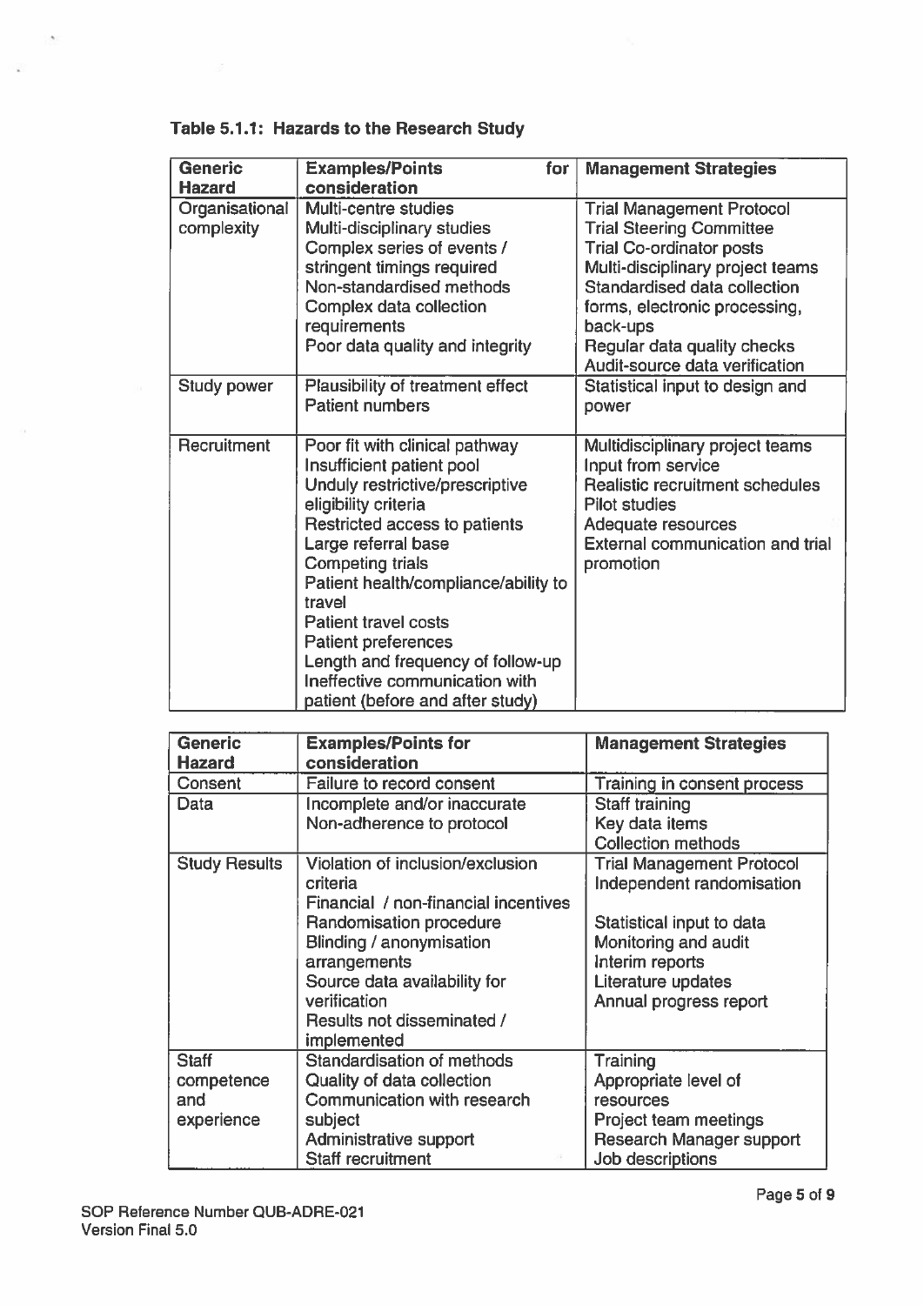| <b>Generic</b><br><b>Hazard</b>       | <b>Examples/Points for</b><br>consideration                                                                                                                                                                                                                                              | <b>Management Strategies</b>                                                                                                                                                |
|---------------------------------------|------------------------------------------------------------------------------------------------------------------------------------------------------------------------------------------------------------------------------------------------------------------------------------------|-----------------------------------------------------------------------------------------------------------------------------------------------------------------------------|
| Novel or<br>unproven<br>interventions | Novel drugs, devices, surgical<br>procedures, potential for<br>unexpected adverse events<br><b>Unproven effectiveness</b><br>Use for new indication<br>Increased susceptibility of patient<br>population<br>Novel handling requirements e.g.<br>drugs, tissue<br><b>Equipment safety</b> | Regulatory (MHRA) and<br>ethical (REC) approvals<br>Data Monitoring and Ethics<br>Committee<br>Adverse event reporting<br>systems<br>Quality control checks on<br>equipment |
| Inexperienced<br>clinical team        | New clinicians<br>Unfamiliar with underlying condition<br>Unfamiliar with expected adverse<br>events                                                                                                                                                                                     | Project team with<br>experienced support<br>Training                                                                                                                        |
| <b>Assessment</b><br>methods          | Increased radiological exposure<br>Additional invasive tests (e.g.<br>venipuncture, endoscopy,<br>amniocentises, catheterisation)                                                                                                                                                        | <b>IRMER / ARSAC</b><br>Data Monitoring and Ethics<br>Committee<br>Adverse event reporting<br>systems                                                                       |

# Table 5.1.2 Hazards to the Research Participant

 $\sim$ 

| <b>Generic</b><br><b>Hazard</b>                   | <b>Examples/Points for</b><br>consideration                                                                                                                                                                                                                                                                                                                             | <b>Management Strategies</b>                                                                                                                                                                                                                                                                                                          |
|---------------------------------------------------|-------------------------------------------------------------------------------------------------------------------------------------------------------------------------------------------------------------------------------------------------------------------------------------------------------------------------------------------------------------------------|---------------------------------------------------------------------------------------------------------------------------------------------------------------------------------------------------------------------------------------------------------------------------------------------------------------------------------------|
| Consent $-$<br>uniformed,<br>absent,<br>pressured | Time to consider<br>Information provided -clarity,<br>appropriate, language<br>Experience and knowledge of<br>person taking consent<br>Timing relative to diagnosis<br>Capacity to give consent<br>Participation in multiple trials<br>Failure to act on withdrawal of<br>consent<br>Consent not recorded and/or filed<br>Incorrect use or storage of tissue<br>samples | REC approval for information<br>and process<br>Training and awareness<br>Panel of people equipped to<br>act as legal representative<br>Communication systems e.g.<br>alert stickers in patient notes,<br>contact details<br>Human Tissue database<br>Audit of consent procedures<br>including verification of<br>signed consent forms |
| Protecting<br>privacy of<br>participant           | Anonymisation<br>Data protection requirements and<br>security of systems<br><b>Breach of confidentiality</b>                                                                                                                                                                                                                                                            | <b>Local Standard Operating</b><br>Procedures: Passwords /<br>encryption policies<br>Training                                                                                                                                                                                                                                         |

# Table 5.1.3 Hazards to the University

| <b>Generic</b> | <b>Examples/Points for</b>            | <b>Management Strategies</b> |
|----------------|---------------------------------------|------------------------------|
| <b>Hazard</b>  | consideration                         |                              |
| Liability      | Breach of primary contract / sub-     | Input from Research Support  |
|                | contracts                             | <b>Office / Knowledge</b>    |
|                | Legal obligations under:              | <b>Exploitation Unit</b>     |
|                | <b>UK Clinical Trials Regulations</b> | Monitoring of collaborating  |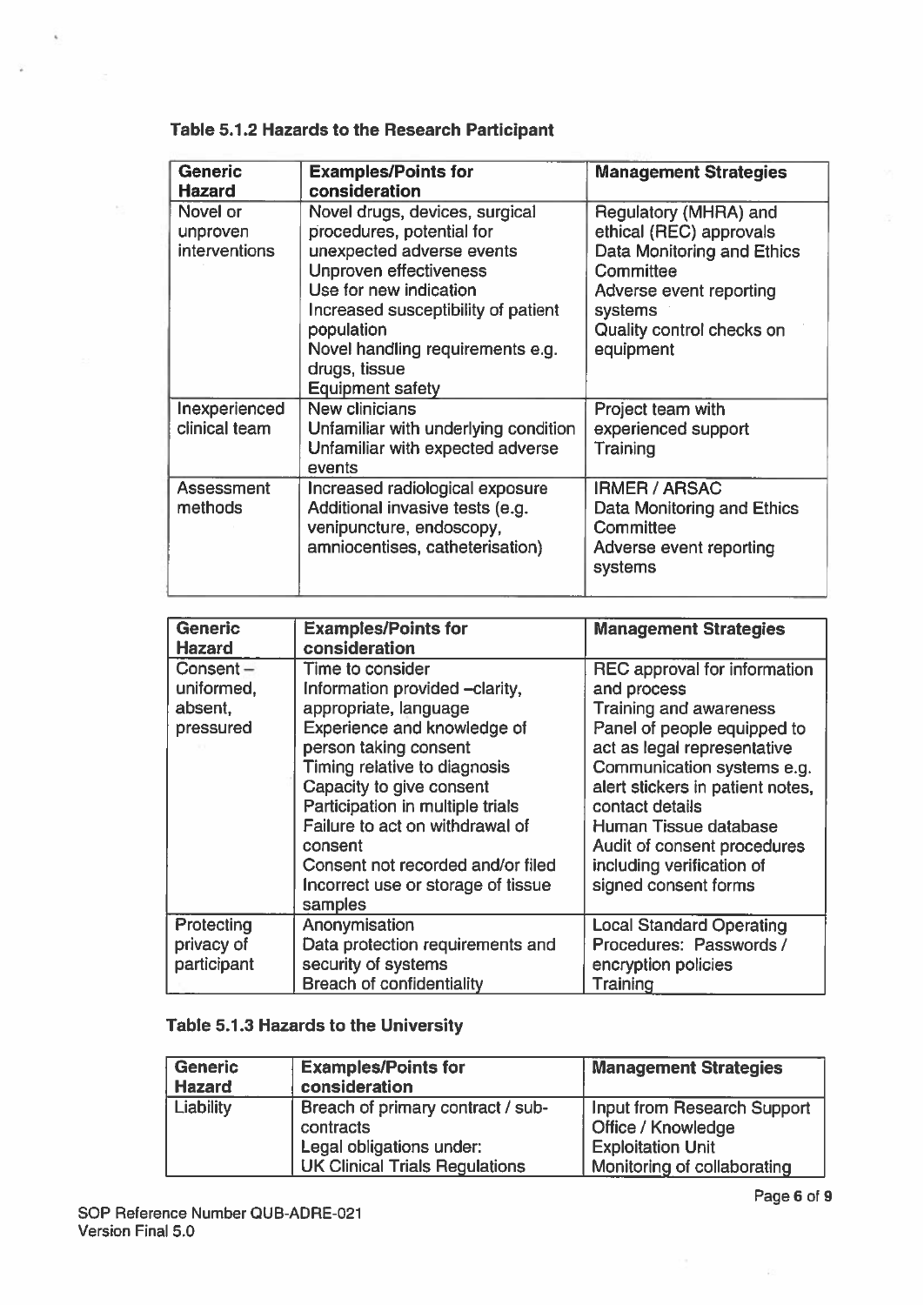|                                            | <b>Human Tissue Act</b><br>Clarity of liability information in<br>patient information sheet e.g.<br>arrangements for non-negligent<br>harm.                                          | sites<br>Systems in placed and<br>followed for reporting<br>obligations for medicinal trials<br>Archive/Storage/Consent for<br>human tissue samples<br>Clear identification of<br>research governance<br>sponsor |
|--------------------------------------------|--------------------------------------------------------------------------------------------------------------------------------------------------------------------------------------|------------------------------------------------------------------------------------------------------------------------------------------------------------------------------------------------------------------|
| Intellectual<br>property                   | Overlooked opportunities<br>Lost opportunity due to disclosure                                                                                                                       | <b>Knowledge Exploitation Unit</b>                                                                                                                                                                               |
| Duty of Care<br>under health<br>and safety | Use of potentially dangerous<br>harmful equipment<br>Use of potentially dangerous /<br>harmful substances/organisms<br><b>Lone Workers</b><br>Long periods working with<br>computers | Relevant health and safety<br>risk assessments<br><b>Health and Safety Policy</b><br>Training                                                                                                                    |
| Fraud                                      | Incentives - financial and non-<br>financial<br>Consequences to the research                                                                                                         | <b>Financial management</b><br>systems                                                                                                                                                                           |
| Reputation                                 | Hazard resulting in serious harm<br>and/or death of research<br>participant/researcher                                                                                               | Systems and procedures<br><b>Risk assessment process</b>                                                                                                                                                         |

# 5.2 Identify who can be harmed and how

Each hazard should be considered in terms of who can be harmed e.g. the researcher, the research participant, the University and how this might happen. For example, <sup>a</sup> researcher working alone interviewing participants in their own home, <sup>a</sup> participant wrongly recruited to <sup>a</sup> trial, or the University's reputation is damaged through poor compliance with legislation.

#### 5.3 Evaluate Risks

In keeping with Good Clinical Practice (GCP) guidance it is necessary to weigh the perceived risks against the anticipated benefit for the individual research participant and society as <sup>a</sup> whole. It is through this evaluative process that the Cl determines whether the anticipated benefits justify the risks. In addition, it is necessary to determine what procedures and precautions are required in order to minimise the risk within <sup>a</sup> study. For example, ensuring that researchers are adequately trained, <sup>a</sup> lone worker SOP is prepared and invoked, equipment appropriately maintained, or sufficient time is allocated to complete the research etc.

#### 5.4 Record findings

It is necessary to ensure that all staff involved in the research study are aware of the potential risks faced and how these can be minimised. In order to assist with the communication of these risks, findings should be recorded on the risk assessment form and discussed with the research team. A record of the risk assessment and discussions should be retained in the Trial Master File in order that the risks can be reviewed and updated accordingly, as necessary.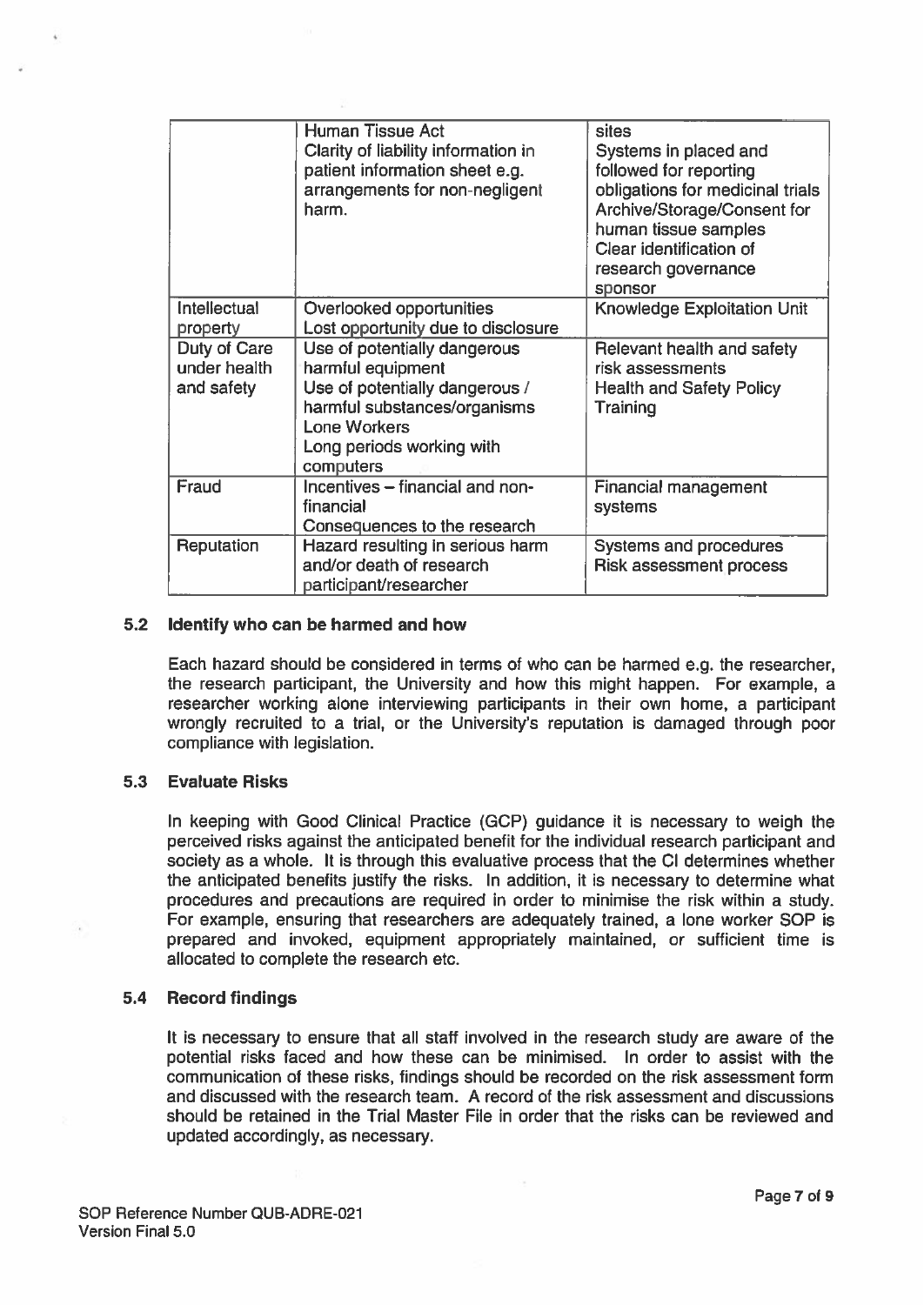For University sponsored research recorded as risk category level 4 copies of initial and review risk assessments should be forwarded to the Research Governance Team. The risk assessment of CT-IMPs will be undertaken in conjunction with the relevant member of the Research Governance Team. These risk assessments will inform the monitoring arrangements for individual research studies.

# 5.5 Regular Review

Risk Assessments should be reviewed annually, or whenever there is <sup>a</sup> change in legislation or information that may impact on your research study. Any amendments/updates should be recorded and shared with members of the research team. A copy of the new risk assessment should be filed in the Trial Master File, along with the previous version(s). Where applicable (as outlined in 5.4) a copy of the review should also be forwarded to the Research Governance Team

# 6. References

International Conference on harmonisation (ICH) Harmonisation Tripartite Guideline: Guideline for Good Clinical Practice EF (Ri) (last accessed 18 January 2017) http://www.ich.org/products/guidelines/efficacy/article/eflicacy-guidelines.html

Belfast Health and Social Care Trust Policy and Procedural Arrangements Relating to the Management of Risk Assessment in Research Projects. (Reviewed August 2008).

NHS R&D Forum. Notes on Good Practice for Research Organisations in the Management of <sup>a</sup> Portfolio of Trials 2; Assessment of risk. 4 June 2004. (Reviewed August 2008)

Clinical Trials Toolkit 'Notes on Good Practice for Research Organisations in the Management of <sup>a</sup> Portfolio of Trials 2: Assessment of Risk" (last accessed January 2017) http://www.ct-toolkit.ac.uk/routemap/trial-planning-and-design

# 7. Appendix

Appendix 1: Risk Assessment Form.